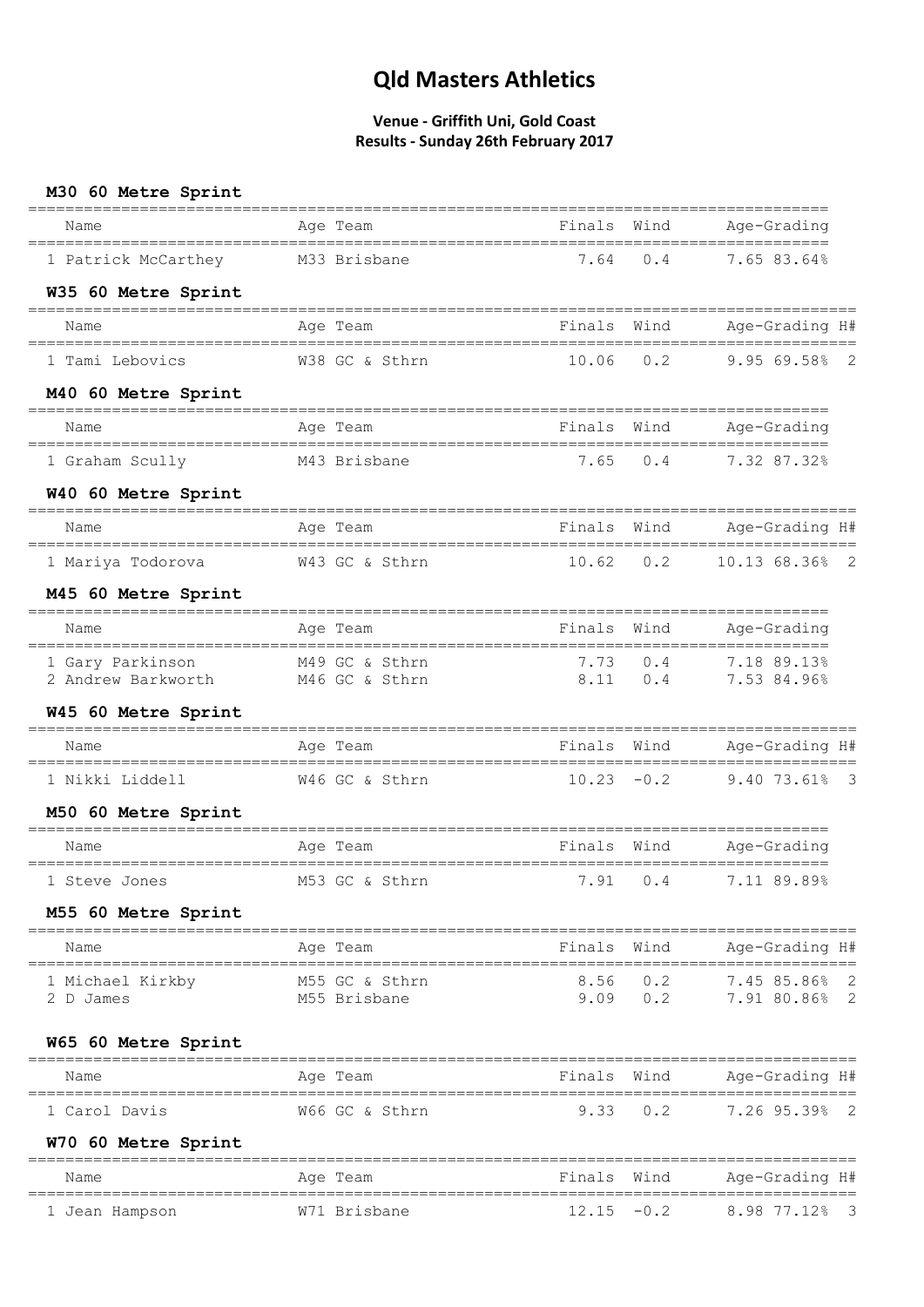| W85 60 Metre Sprint                       | Results - Surrady Zotif February 2017            |                    |               |                                     |                         |
|-------------------------------------------|--------------------------------------------------|--------------------|---------------|-------------------------------------|-------------------------|
| Name                                      | Age Team                                         | Finals Wind        |               | Age-Grading H#                      |                         |
| 1 Christiane Dauphinet W85 Brisbane       |                                                  |                    | $17.83 - 0.2$ | 10.26 67.47% 3                      |                         |
| M90 60 Metre Sprint                       |                                                  |                    |               |                                     |                         |
| Name                                      | Age Team                                         | Finals Wind        |               | Age-Grading H#                      |                         |
| 1 Maurice Dauphinet M90 Brisbane          |                                                  | $14.08 - 0.2$      |               | $8.0779.26$ <sup>§</sup>            | $\overline{\mathbf{3}}$ |
| M30 150 Metre Sprint                      |                                                  |                    |               |                                     |                         |
| Name<br>================================= | Age Team<br>=========================            | Finals Wind        |               | Age-Grading<br>==========           |                         |
| 1 Patrick McCarthey M33 Brisbane          |                                                  | 18.05 2.5          |               |                                     |                         |
| M40 150 Metre Sprint                      |                                                  |                    |               |                                     |                         |
| Name                                      | Age Team                                         | Finals Wind        |               | Age-Grading                         |                         |
| 1 Graham Scully                           | M43 Brisbane                                     | 17.66 2.5          |               |                                     |                         |
| M45 150 Metre Sprint                      |                                                  |                    |               |                                     |                         |
| Name                                      | Age Team                                         | Finals Wind        |               | Age-Grading H#                      |                         |
| 1 Gary Parkinson<br>2 Andrew Barkworth    | M49 GC & Sthrn<br>M46 GC & Sthrn                 | 17.88 2.5<br>19.29 | NWI           |                                     | $\overline{2}$          |
| W45 150 Metre Sprint                      |                                                  |                    |               |                                     |                         |
| Name                                      | Age Team                                         | Finals Wind        |               | Age-Grading H#                      |                         |
| 1 Nikki Liddell                           | W46 GC & Sthrn                                   | 24.63 1.7          |               |                                     | 3                       |
| M50 150 Metre Sprint                      |                                                  |                    |               |                                     |                         |
| Name                                      | Age Team                                         | Finals Wind        |               | Age-Grading<br>-------------------- |                         |
| 1 Steve Jones                             | ==============================<br>M53 GC & Sthrn | 19.40              | 2.5           |                                     |                         |
| M55 150 Metre Sprint                      |                                                  |                    |               |                                     |                         |
| Name                                      | Age Team                                         | Finals             | Wind          | Age-Grading H#                      |                         |
| 1 Michael Kirkby<br>2 D James             | M55 GC & Sthrn<br>M55 Brisbane                   | 20.39<br>21.23     | NWI<br>NWI    |                                     | 2                       |
| W65 150 Metre Sprint                      |                                                  |                    |               |                                     |                         |
| Name                                      | Age Team                                         | Finals             | Wind          | Age-Grading H#                      |                         |
| 1 Carol Davis                             | W66 GC & Sthrn                                   | 22.96              | NWI           |                                     | 2                       |
| W70 150 Metre Sprint                      |                                                  |                    |               |                                     |                         |
| Name                                      | Age Team                                         | Finals             | Wind          | Age-Grading H#                      |                         |
| 1 Jean Hampson                            | W71 Brisbane                                     | 30.35              | 1.7           |                                     | 3                       |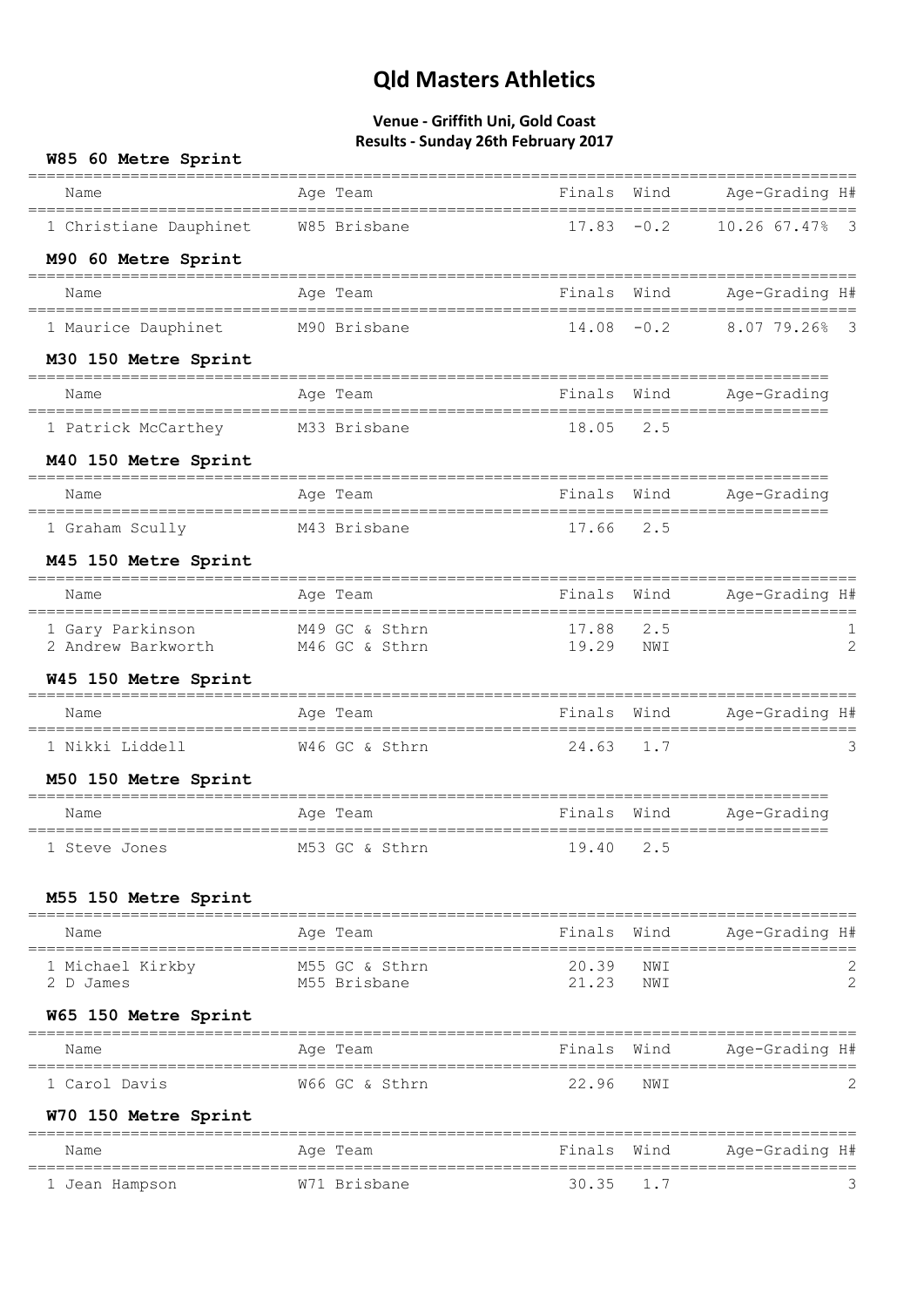| W85 150 Metre Sprint                         |                         |                                               |                     |   |
|----------------------------------------------|-------------------------|-----------------------------------------------|---------------------|---|
| Name<br>____________________________________ | Age Team                | Finals Wind<br>------------------------------ | Age-Grading H#      |   |
| 1 Christiane Dauphinet W85 Brisbane          |                         | 45.17                                         | 1.7                 | З |
| M90 150 Metre Sprint                         |                         |                                               |                     |   |
| Name                                         | Age Team                | Finals Wind                                   | Age-Grading H#      |   |
| 1 Maurice Dauphinet                          | M90 Brisbane            | 38.33                                         | 1.7                 |   |
| M40 300 Metre Sprint                         |                         |                                               |                     |   |
| Name                                         | Age Team                | Finals                                        | Age-Grading         |   |
| 1 Graham Scully                              | M43 Brisbane            | 38.79                                         | 36.12 83.06%        |   |
| M45 300 Metre Sprint                         |                         |                                               |                     |   |
| Name                                         | Age Team                | Finals                                        | Age-Grading         |   |
| 1 Gary Parkinson                             | M49 GC & Sthrn          | 39.01                                         | 35.03 85.64%        |   |
| M50 300 Metre Sprint                         | ----------------------- |                                               |                     |   |
| Name                                         | Age Team                | Finals                                        | Age-Grading         |   |
| 1 Steve Jones                                | M53 GC & Sthrn          | 42.58                                         | 36.91 81.28%        |   |
| M55 300 Metre Sprint                         |                         |                                               |                     |   |
| Name                                         | Age Team                | Finals                                        | Age-Grading         |   |
| 1 D James                                    | M55 Brisbane            | 46.90                                         | 39.31 76.33%        |   |
| M35 600 Metre Run                            |                         |                                               |                     |   |
| Name                                         | Age Team                | Finals                                        | Age-Grading         |   |
| 1 Daniel Mellish                             | M38 Brisbane            | 1:29.48                                       | $1:28.02$ 81.97%    |   |
| M40 600 Metre Run                            |                         |                                               |                     |   |
| Name                                         | Age Team                | Finals                                        | Age-Grading         |   |
| 1 Graham Scully                              | M43 Brisbane            | 1:47.52                                       | 1:41.37 71.18%      |   |
| M55 600 Metre Run                            |                         |                                               |                     |   |
| Name                                         | Age Team                | Finals                                        | Age-Grading         |   |
| 1 D James                                    | M55 Brisbane            | 1:47.37                                       | $1:30.03$ 80.14%    |   |
| W65 600 Metre Run                            |                         |                                               |                     |   |
| Name                                         | Age Team                | Finals                                        | Age-Grading         |   |
| 1 Carol Davis                                | W66 GC & Sthrn          | 1:59.28                                       | $1:24.53$ 94.65%    |   |
| W35 Long Jump                                |                         |                                               |                     |   |
| Name                                         | Age Team                | Finals Wind                                   | Age-Grading         |   |
| 1 Tami Lebovics                              | W38 GC & Sthrn          | 3.51m                                         | 3.68m 49.02%<br>NWI |   |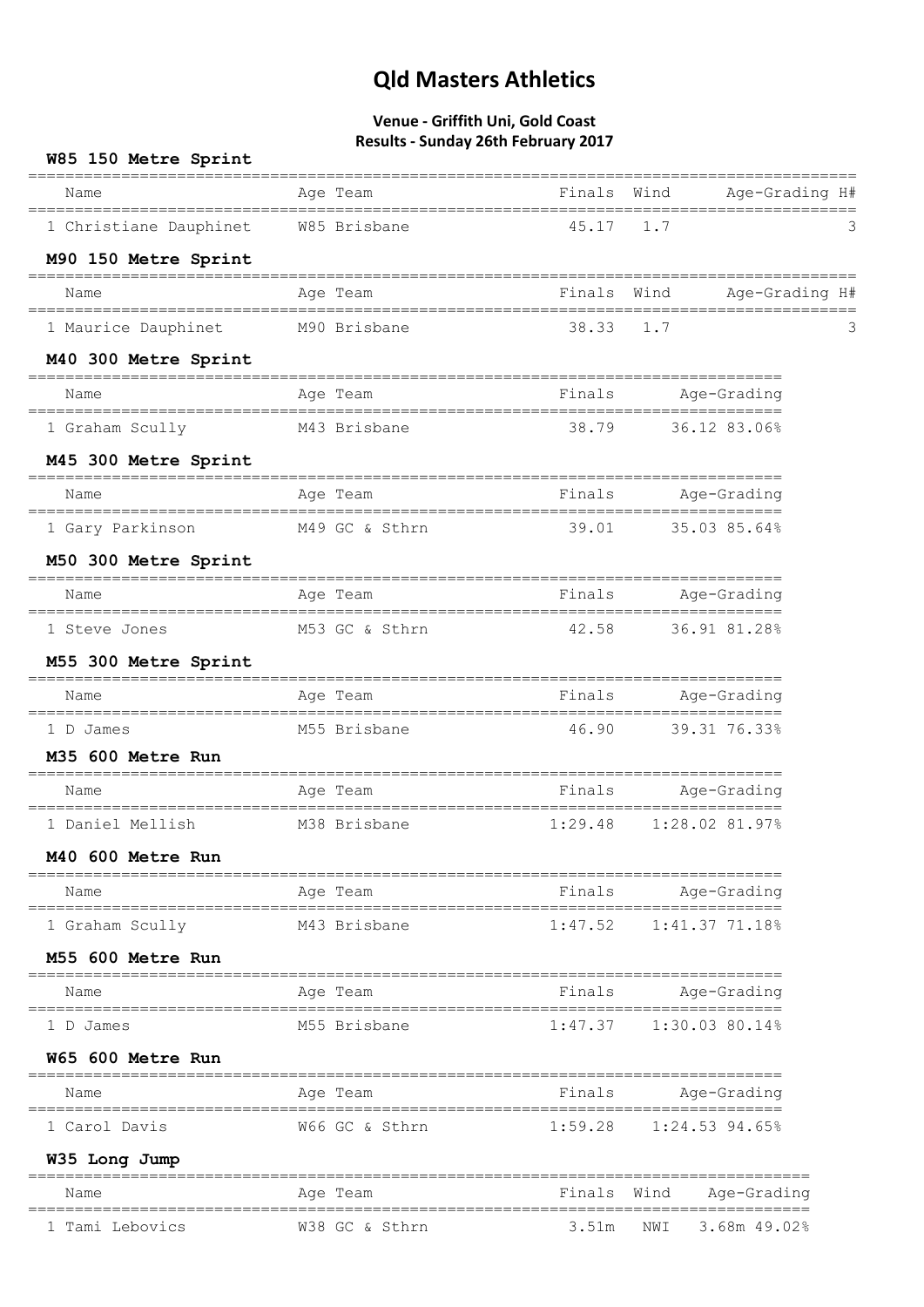| W70 Long Jump                                         |                                                                         |        |                                       |
|-------------------------------------------------------|-------------------------------------------------------------------------|--------|---------------------------------------|
| ---------------------<br>Name                         | ==================================<br>Age Team<br>===================== | Finals | Wind<br>Age-Grading                   |
| 1 Jean Hampson                                        | W71 Brisbane                                                            | 2.99m  | NWI<br>5.06m 67.34%                   |
| M40 Discus Throw                                      |                                                                         |        |                                       |
| Name                                                  | Age Team                                                                | Finals | Age-Grading                           |
| 1 Leigh Mitchell                                      | M43 GC & Sthrn                                                          |        | 23.54m 25.92m 35.00%                  |
| W40 Discus Throw                                      |                                                                         |        |                                       |
| Name                                                  | Age Team                                                                | Finals | Age-Grading                           |
| 2 Michelle McDonaugh                                  | W42 Brisbane                                                            |        | 11.88m  13.24m  17.25%                |
| M45 Discus Throw                                      | =================                                                       |        |                                       |
| Name                                                  | Age Team                                                                | Finals | Age-Grading                           |
| 1 Richard Harris<br>2 Andrew Barkworth M46 GC & Sthrn | M46 GC & Sthrn                                                          | 33.63m | 40.52m 54.70%<br>19.64m 23.66m 31.95% |
| W45 Discus Throw<br>===================               |                                                                         |        | ;================================     |
| Name                                                  | Age Team                                                                | Finals | Aqe-Grading<br>==============         |
| 1 Althea Mackie                                       | W46 GC & Sthrn                                                          |        | 25.06m 30.21m 39.35%                  |
| M50 Discus Throw                                      |                                                                         |        |                                       |
| Name                                                  | Age Team                                                                | Finals | Age-Grading                           |
| 1 Tim Lowrey                                          | M50 North Queensland 22.00m 22.47m 30.34%                               |        |                                       |
| M55 Discus Throw                                      |                                                                         |        |                                       |
| Name                                                  | Age Team                                                                | Finals | Age-Grading                           |
| 1 Michael Kirkby                                      | M55 GC & Sthrn                                                          |        | 32.24m 35.79m 48.32%                  |
| M65 Discus Throw                                      |                                                                         |        |                                       |
| Name                                                  | Age Team                                                                | Finals | Age-Grading                           |
| 1 Mills Lafferty                                      | M68 GC & Sthrn                                                          | 23.43m | 27.26m 36.80%                         |
| W75 Discus Throw                                      | ----------                                                              |        |                                       |
| Name                                                  | Age Team                                                                | Finals | Age-Grading                           |
| 1 Eunice Jenkins                                      | W78 GC & Sthrn                                                          | 14.59m | 31.43m 40.94%                         |
| M80 Discus Throw                                      |                                                                         |        |                                       |
| Name                                                  | Age Team                                                                | Finals | Age-Grading                           |
| 1 Bill McMullen                                       | M83 GC & Sthrn                                                          | 19.00m | 31.23m 42.17%                         |
|                                                       |                                                                         |        |                                       |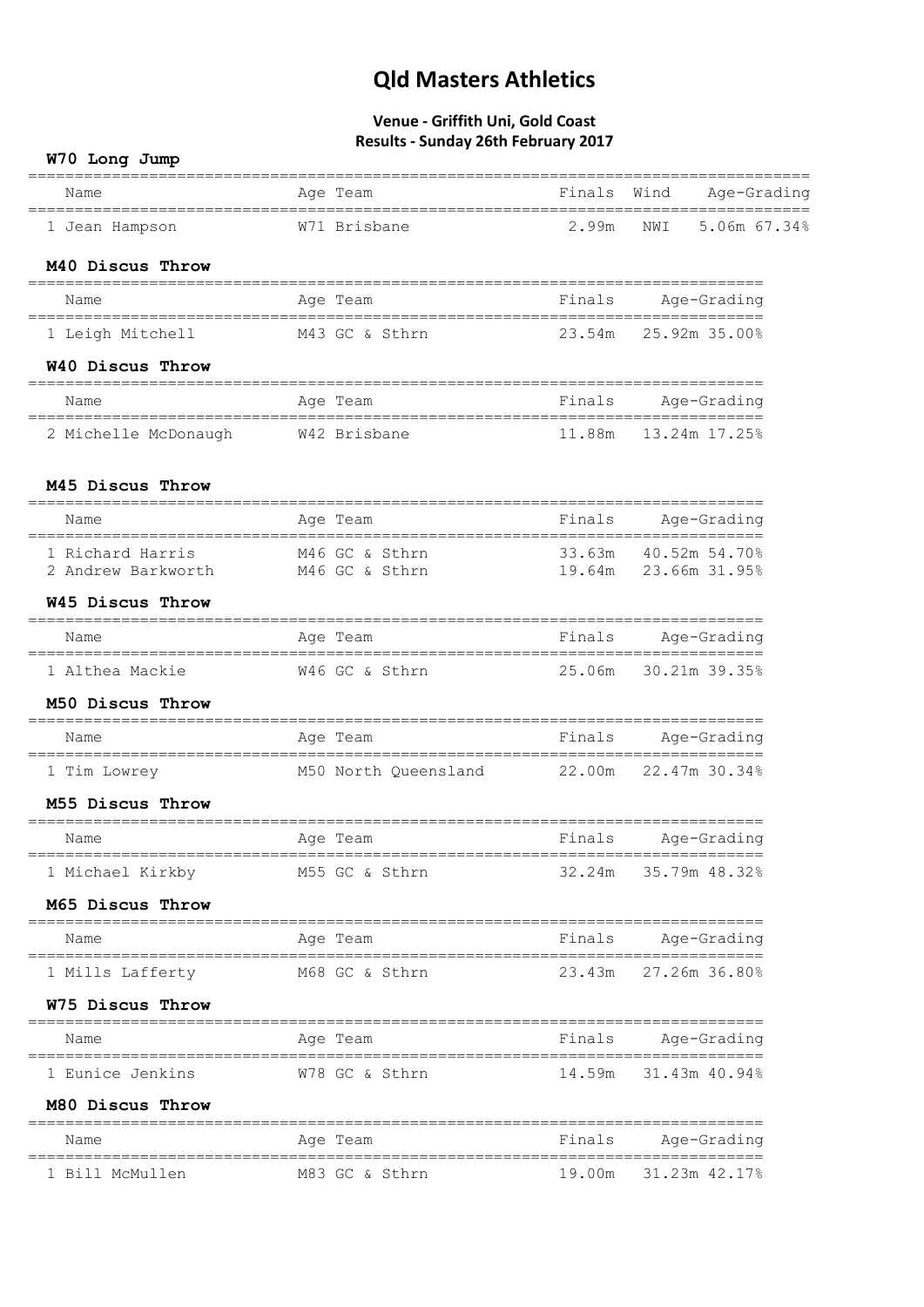| M90 Discus Throw                               |                                           |        |                                    |
|------------------------------------------------|-------------------------------------------|--------|------------------------------------|
| Name<br>====================================== | Age Team                                  | Finals | Age-Grading                        |
| 1 Maurice Dauphinet M90 Brisbane               |                                           |        | 17.17m 41.89m 56.55%               |
| M40 Hammer Throw                               |                                           |        |                                    |
| Name                                           | Age Team                                  | Finals | Age-Grading                        |
| 1 Leigh Mitchell                               | M43 GC & Sthrn                            | 20.22m | 22.75m 26.23%                      |
| W40 Hammer Throw                               |                                           |        | ______________________________     |
| Name                                           | Age Team                                  | Finals | Age-Grading                        |
| 1 Michelle McDonaugh                           | W42 Brisbane                              | 14.83m | 17.44m 22.66%                      |
| M45 Hammer Throw                               |                                           |        |                                    |
| Name                                           | Age Team                                  | Finals | Age-Grading                        |
| 1 Richard Harris                               | M46 GC & Sthrn                            | 30.09m | 37.30m 43.00%                      |
| W45 Hammer Throw                               |                                           |        |                                    |
| Name                                           | Age Team                                  | Finals | Age-Grading                        |
| 1 Althea Mackie M46 GC & Sthrn                 |                                           | 36.07m | 45.87m 59.57%                      |
| M50 Hammer Throw                               |                                           |        |                                    |
| Name                                           | Age Team                                  | Finals | Age-Grading                        |
| 1 Tim Lowrey                                   | M50 North Queensland 26.95m 31.97m 36.86% |        |                                    |
| M55 Hammer Throw                               |                                           |        |                                    |
| Name                                           | Age Team                                  | Finals | Age-Grading<br>=================== |
| 1 Michael Kirkby                               | M55 GC & Sthrn                            | 27.44m | 36.06m 41.58%                      |
| M65 Hammer Throw                               |                                           |        |                                    |
| Name                                           | Age Team                                  | Finals | Age-Grading                        |
| 1 Mills Lafferty                               | M68 GC & Sthrn                            | 28.02m | 41.06m 47.35%                      |
| W75 Hammer Throw                               |                                           |        |                                    |
| Name                                           | Age Team                                  | Finals | Age-Grading                        |
| 1 Eunice Jenkins                               | W78 GC & Sthrn                            | 21.50m | 40.67m 52.83%                      |
| M80 Hammer Throw                               |                                           |        |                                    |
| Name                                           | Age Team                                  | Finals | Age-Grading                        |
| 1 Bill McMullen                                | M83 GC & Sthrn                            | 21.01m | 39.19m 45.18%                      |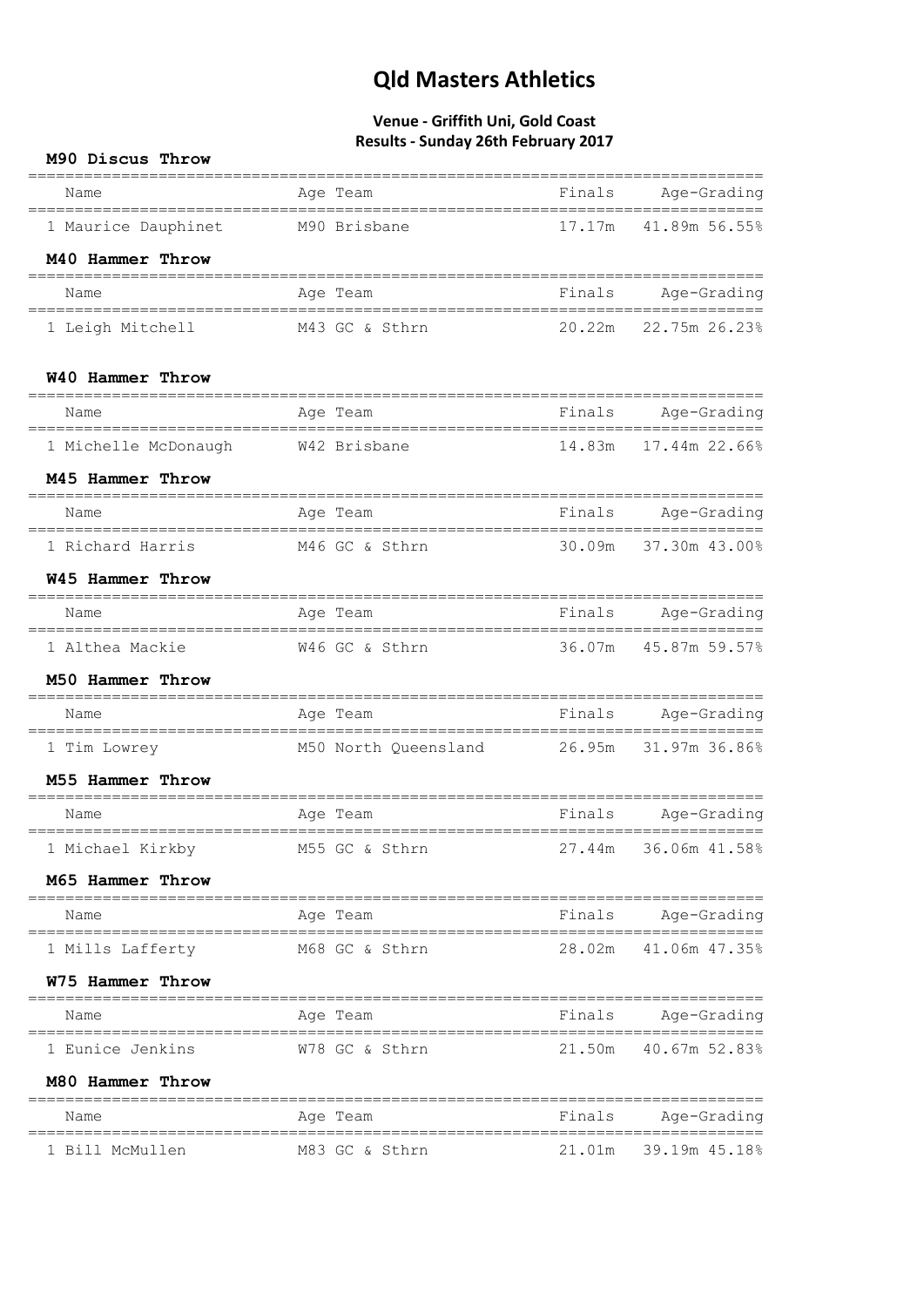#### **Venue - Griffith Uni, Gold Coast Results - Sunday 26th February 2017**

#### **M90 Hammer Throw**

| Name                            | Age Team                                                                                                                                                                                                                                                                                                             | Finals Age-Grading     |
|---------------------------------|----------------------------------------------------------------------------------------------------------------------------------------------------------------------------------------------------------------------------------------------------------------------------------------------------------------------|------------------------|
|                                 | 1 Maurice Dauphinet M90 Brisbane                                                                                                                                                                                                                                                                                     | 12.92m 35.67m 41.13%   |
| W35 Javelin Throw               |                                                                                                                                                                                                                                                                                                                      |                        |
| Name                            | Age Team                                                                                                                                                                                                                                                                                                             | Finals Age-Grading     |
|                                 | 1 Tami Lebovics M38 GC & Sthrn                                                                                                                                                                                                                                                                                       | 15.65m  16.62m  22.77% |
| M40 Javelin Throw               |                                                                                                                                                                                                                                                                                                                      |                        |
| Name                            | Age Team <a> Sension <a> Sension <a> Sension <a> Finals <a> Age-Grading</a> Rension <a> Rension <a> Rension <a> Rension <a> Rension <a> Rension <a> Rension <a> Rension <a> Rension <a> Rension <a> Rension <a> Rension <a<a<a< td=""><td></td></a<a<a<></a></a></a></a></a></a></a></a></a></a></a></a></a></a></a> |                        |
|                                 | 1 Leigh Mitchell M43 GC & Sthrn 22.23m 24.14m 24.52%                                                                                                                                                                                                                                                                 |                        |
| M45 Javelin Throw               |                                                                                                                                                                                                                                                                                                                      |                        |
| Name                            | Age Team                                                                                                                                                                                                                                                                                                             | Finals Age-Grading     |
|                                 | 1 Richard Harris M46 GC & Sthrn 31.81m 37.26m 37.84%<br>2 Andrew Barkworth M46 GC & Sthrn 27.05m 31.69m 32.18%                                                                                                                                                                                                       |                        |
| W45 Javelin Throw               |                                                                                                                                                                                                                                                                                                                      |                        |
| Name                            | Age Team and Finals Age-Grading                                                                                                                                                                                                                                                                                      |                        |
|                                 | 1 Althea Mackie M46 GC & Sthrn                                                                                                                                                                                                                                                                                       | 19.14m  23.88m  32.72% |
| M50 Javelin Throw               |                                                                                                                                                                                                                                                                                                                      |                        |
| Name                            | Age Team and Finals Age-Grading                                                                                                                                                                                                                                                                                      |                        |
| 1 Tim Lowrey                    | M50 North Queensland 22.95m 28.17m 28.61%                                                                                                                                                                                                                                                                            |                        |
| M55 Javelin Throw               |                                                                                                                                                                                                                                                                                                                      |                        |
| Name                            | Finals Age-Grading<br>Age Team                                                                                                                                                                                                                                                                                       |                        |
| 1 Michael Kirkby                | M55 GC & Sthrn                                                                                                                                                                                                                                                                                                       | 35.61m 47.64m 48.38%   |
| W65 Javelin Throw               |                                                                                                                                                                                                                                                                                                                      |                        |
| Name                            | Age Team                                                                                                                                                                                                                                                                                                             | Finals Age-Grading     |
| 1 Carol Davis                   | W66 GC & Sthrn                                                                                                                                                                                                                                                                                                       | 17.56m 31.90m 43.71%   |
| M65 Javelin Throw               |                                                                                                                                                                                                                                                                                                                      |                        |
| Name                            | Age Team                                                                                                                                                                                                                                                                                                             | Finals Age-Grading     |
| 1 Mills Lafferty M68 GC & Sthrn |                                                                                                                                                                                                                                                                                                                      | 24.65m 38.50m 39.10%   |
| M80 Javelin Throw               |                                                                                                                                                                                                                                                                                                                      |                        |

| Name            | Age Team       | Finals | Age-Grading          |
|-----------------|----------------|--------|----------------------|
| 1 Bill McMullen | M83 GC & Sthrn |        | 14.48m 30.33m 30.81% |

#### **M90 Javelin Throw**